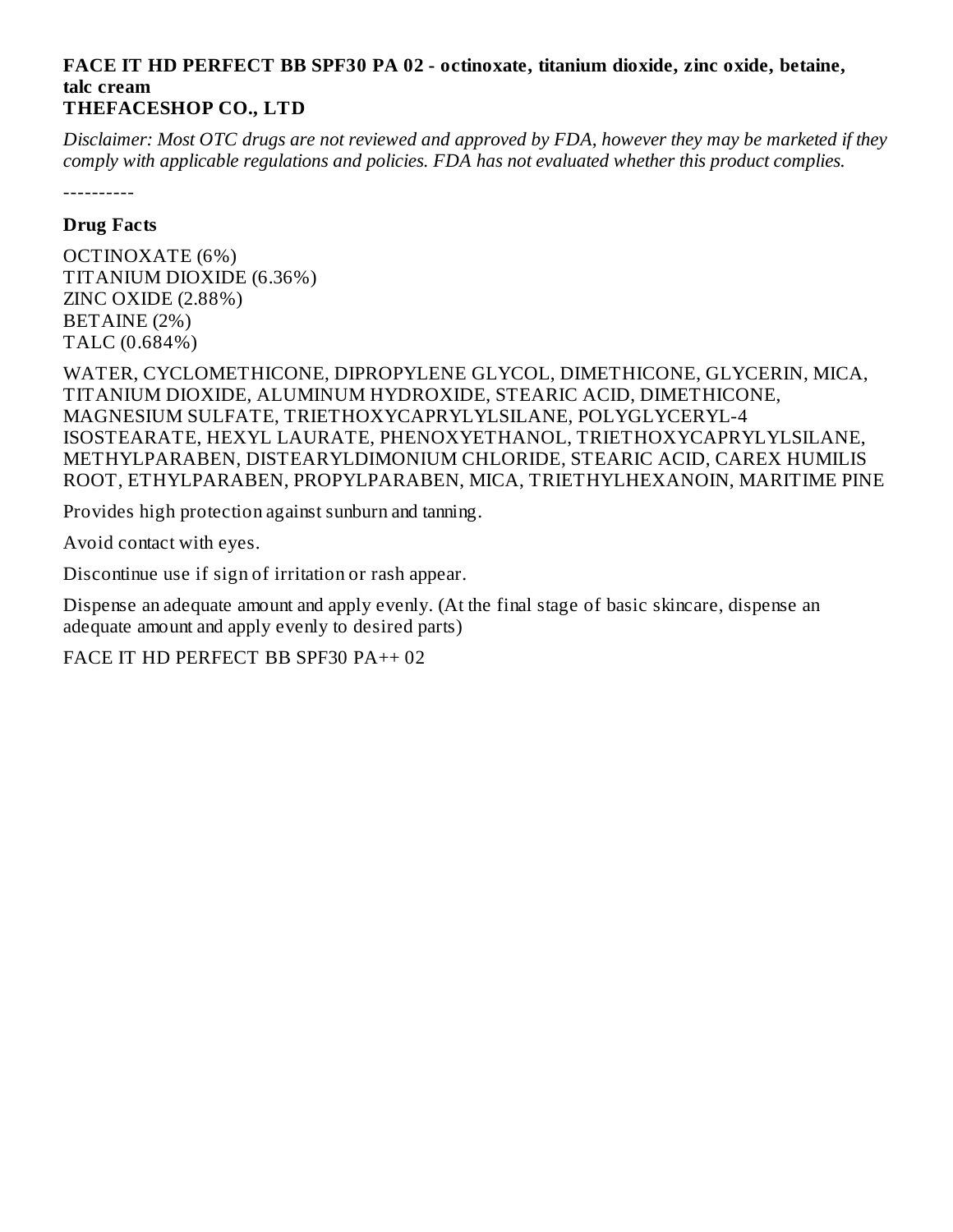

### **FACE IT HD PERFECT BB SPF30 PA 02**

octinoxate, titanium dioxide, zinc oxide, betaine, talc cream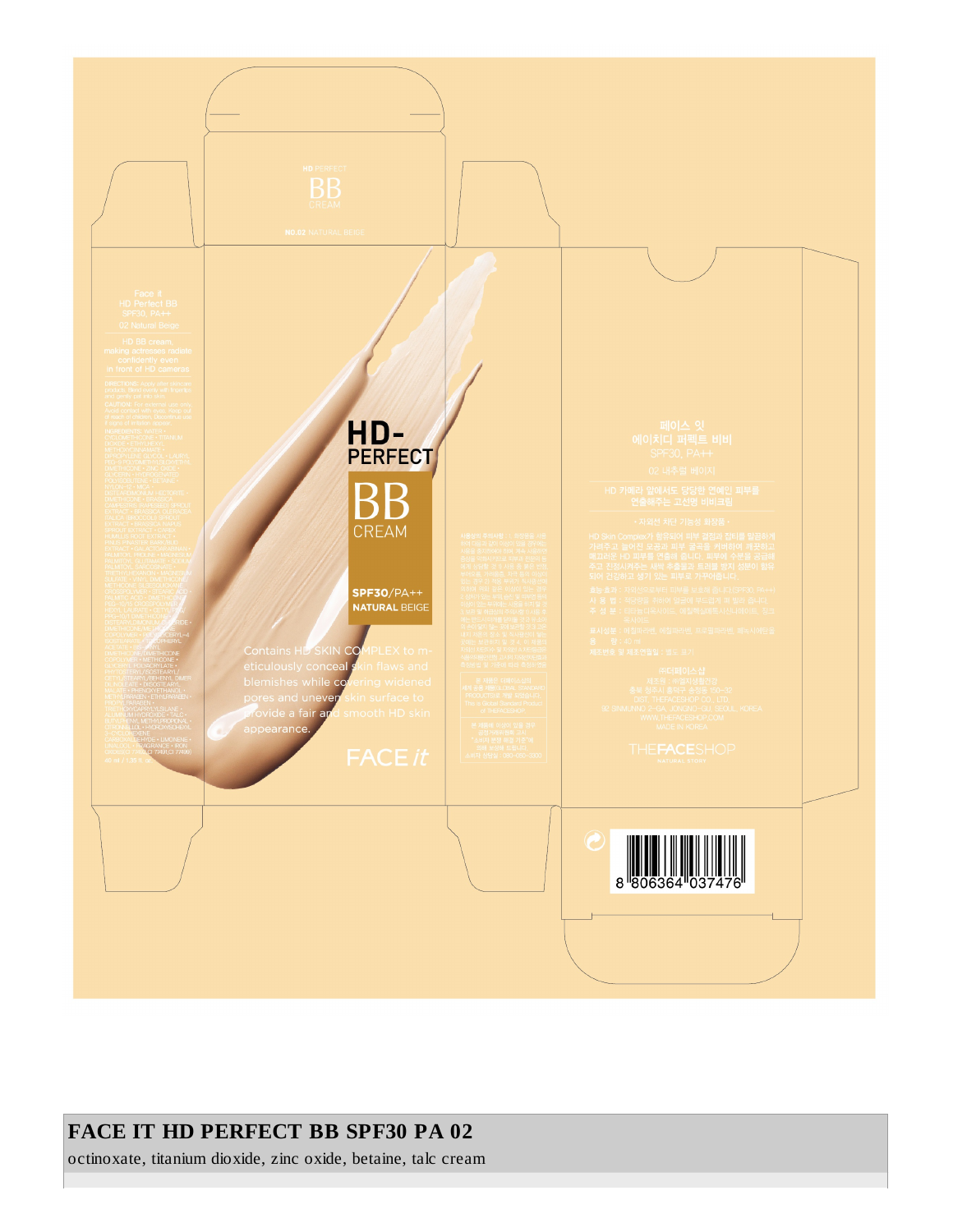| <b>Product Information</b>                                                    |                        |                          |                      |  |  |  |
|-------------------------------------------------------------------------------|------------------------|--------------------------|----------------------|--|--|--|
| Product Type                                                                  | HUMAN OTC DRUG         | Item Code (Source)       | NDC:51523-104        |  |  |  |
| <b>Route of Administration</b>                                                | <b>TOPICAL</b>         |                          |                      |  |  |  |
|                                                                               |                        |                          |                      |  |  |  |
|                                                                               |                        |                          |                      |  |  |  |
| <b>Active Ingredient/Active Moiety</b>                                        |                        |                          |                      |  |  |  |
|                                                                               | <b>Ingredient Name</b> | <b>Basis of Strength</b> | Strength             |  |  |  |
| O CTINO XATE (UNII: 4Y5P7MUD51) (OCTINO XATE - UNII:4Y5P7MUD51)               |                        | <b>OCTINOXATE</b>        | 6 mL in 100 mL       |  |  |  |
| TITANIUM DIO XIDE (UNII: 15FIX9 V2JP) (TITANIUM DIO XIDE - UNII: 15FIX9 V2JP) |                        | <b>TITANIUM DIOXIDE</b>  | 6.36 mL in 100 mL    |  |  |  |
| ZINC OXIDE (UNII: SOI2LOH54Z) (ZINC OXIDE - UNII:SOI2LOH54Z)                  |                        | <b>ZINC OXIDE</b>        | 2.88 mL in 100 mL    |  |  |  |
| BETAINE (UNII: 3SCV180C9W) (BETAINE - UNII:3SCV180C9W)                        |                        | <b>BETAINE</b>           | 2 mL in 100 mL       |  |  |  |
| TALC (UNII: 7SEV7J4R1U) (TALC - UNII:7SEV7J4R1U)                              |                        | <b>TALC</b>              | $0.684$ mL in 100 mL |  |  |  |
|                                                                               |                        |                          |                      |  |  |  |
|                                                                               |                        |                          |                      |  |  |  |
| <b>Inactive Ingredients</b>                                                   |                        |                          |                      |  |  |  |
|                                                                               | <b>Ingredient Name</b> |                          | Strength             |  |  |  |
| WATER (UNII: 059QF0KO0R)                                                      |                        |                          |                      |  |  |  |
| CYCLOMETHICONE (UNII: NMQ347994Z)                                             |                        |                          |                      |  |  |  |
| DIPROPYLENE GLYCOL (UNII: E107L85C40)                                         |                        |                          |                      |  |  |  |
| <b>DIMETHICONE</b> (UNII: 92RU3N3Y1O)                                         |                        |                          |                      |  |  |  |
| <b>GLYCERIN</b> (UNII: PDC6A3C0OX)                                            |                        |                          |                      |  |  |  |
| MICA (UNII: V8A1AW0880)                                                       |                        |                          |                      |  |  |  |
| <b>TITANIUM DIO XIDE (UNII: 15FIX9 V2JP)</b>                                  |                        |                          |                      |  |  |  |
| ALUMINUM HYDRO XIDE (UNII: 5QB0T2IUN0)                                        |                        |                          |                      |  |  |  |
| <b>STEARIC ACID (UNII: 4ELV7Z65AP)</b>                                        |                        |                          |                      |  |  |  |
| <b>DIMETHICONE</b> (UNII: 92RU3N3Y1O)                                         |                        |                          |                      |  |  |  |
| MAGNESIUM SULFATE, UNSPECIFIED (UNII: DE08037SAB)                             |                        |                          |                      |  |  |  |
| TRIETHO XYCAPRYLYLSILANE (UNII: LDC331P08E)                                   |                        |                          |                      |  |  |  |
| POLYGLYCERYL-4 ISOSTEARATE (UNII: 820DPX33S7)                                 |                        |                          |                      |  |  |  |
| HEXYL LAURATE (UNII: 4CG9F9W01Q)                                              |                        |                          |                      |  |  |  |
| PHENO XYETHANOL (UNII: HIE492ZZ3T)                                            |                        |                          |                      |  |  |  |
| TRIETHO XYCAPRYLYLSILANE (UNII: LDC331P08E)                                   |                        |                          |                      |  |  |  |
| <b>METHYLPARABEN</b> (UNII: A218 C7H19T)                                      |                        |                          |                      |  |  |  |
| DISTEARYLDIMONIUM CHLORIDE (UNII: OM9573ZX3X)                                 |                        |                          |                      |  |  |  |
| <b>STEARIC ACID (UNII: 4ELV7Z65AP)</b>                                        |                        |                          |                      |  |  |  |
| CAREX HUMILIS ROOT (UNII: QFR9QY5U3V)                                         |                        |                          |                      |  |  |  |
| ETHYLPARABEN (UNII: 14255EXE39)                                               |                        |                          |                      |  |  |  |
| PROPYLPARABEN (UNII: Z8IX2SC1OH)                                              |                        |                          |                      |  |  |  |
| MICA (UNII: V8A1AW0880)                                                       |                        |                          |                      |  |  |  |
| TRIETHYLHEXANO IN (UNII: 7K3W1BIU6K)                                          |                        |                          |                      |  |  |  |
| <b>MARITIME PINE (UNII: 50JZ5Z98QY)</b>                                       |                        |                          |                      |  |  |  |
|                                                                               |                        |                          |                      |  |  |  |

| <b>Packaging</b> |                      |                      |                             |                           |  |
|------------------|----------------------|----------------------|-----------------------------|---------------------------|--|
| #                | Item Code            | Package Description  | <b>Marketing Start Date</b> | <b>Marketing End Date</b> |  |
|                  | $1$ NDC:51523-104-02 | $1$ in $1$ BOX       |                             |                           |  |
|                  | $1$ NDC:51523-104-01 | 40 mL in 1 CONTAINER |                             |                           |  |